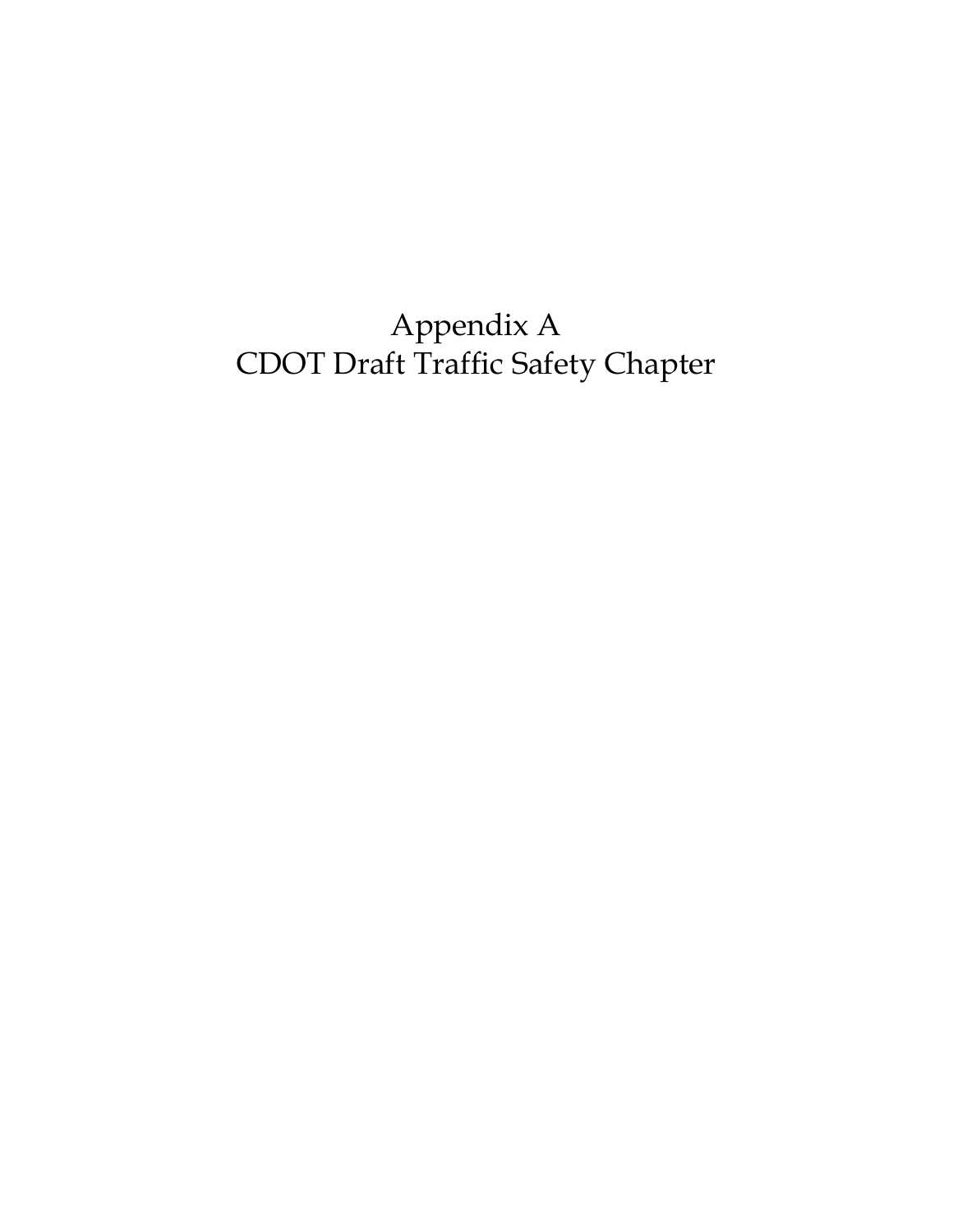

#### **Prepared by: The Colorado Department of Transportation**

Safety and Traffic Engineering Branch Safety Engineering and Analysis Group 4201 E. Arkansas Ave. EP 700 Denver, CO 80222

*Reproduction of any Portion of this Document is Prohibited Without Expressed Written Authority from the CDOT Safety Engineering and Analysis Group*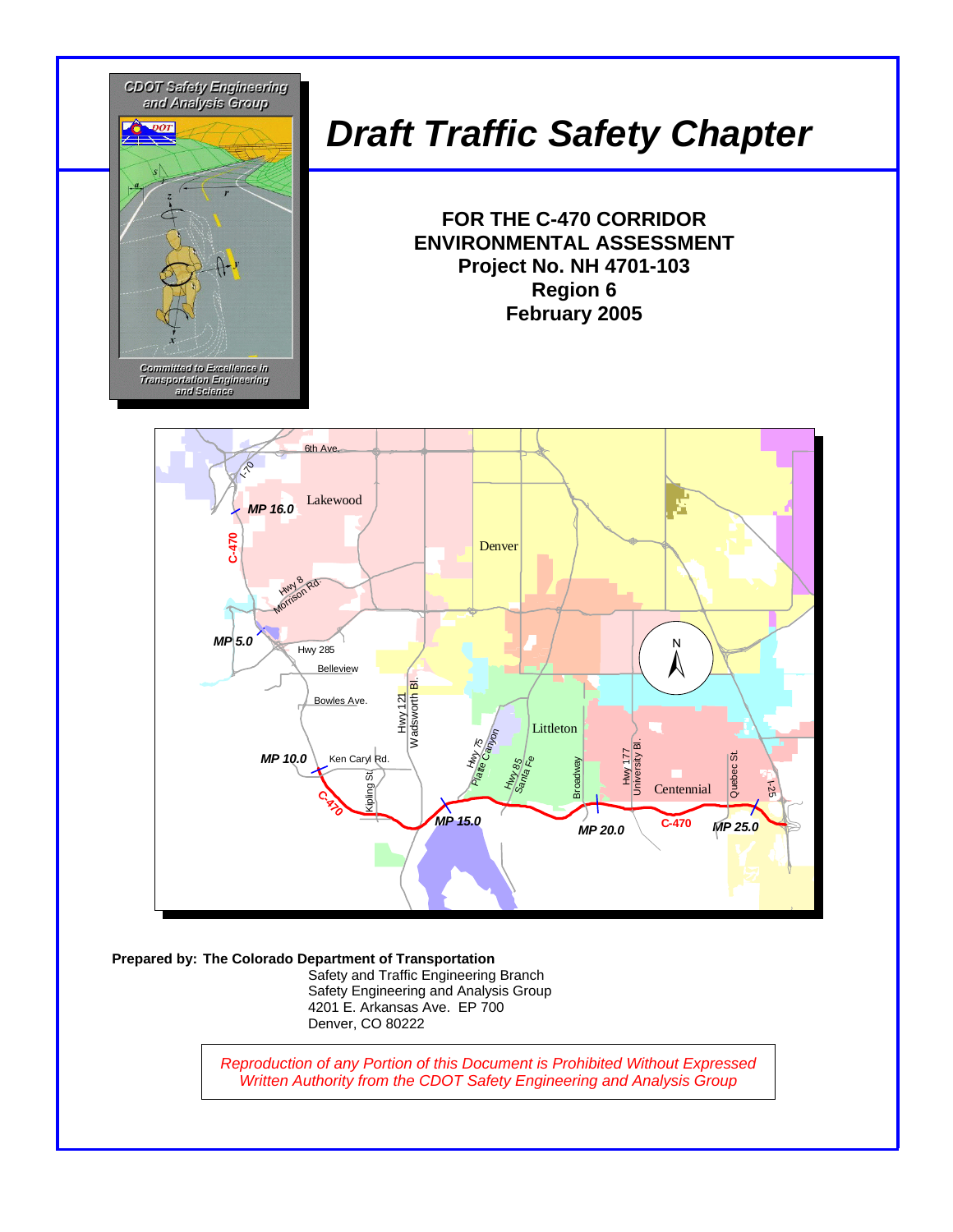This report is prepared solely for the purpose of identifying, evaluating and planning safety improvements on public roads. It is subject to the provisions of 23 U.S.C.A. 409 and therefore is not subject to discovery and is excluded from evidence. Applicable provisions of 23 U.S.C.A. 409 are cited below:

> *Notwithstanding any other provision of law, reports, surveys, schedules, lists, or data compiled or collected for the purpose of identifying, evaluating, or planning the safety enhancement of potential accident sites, hazardous roadway conditions, or railwayhighway crossings, pursuant to sections 130, 144, and 152 of this title or for the purpose of developing any highway safety construction improvement project which may be implemented utilizing Federal-aid highway funds shall not be subject to discovery or admitted into evidence in a Federal or State court proceeding or considered for other purposes in any action for damages arising from any occurrence at a location mentioned or addressed in such reports, surveys, schedules, lists or data.*

Any intentional or inadvertent release of this report or any data derived from its use shall not constitute a waiver of privilege pursuant to 23 U.S.C.A. 409.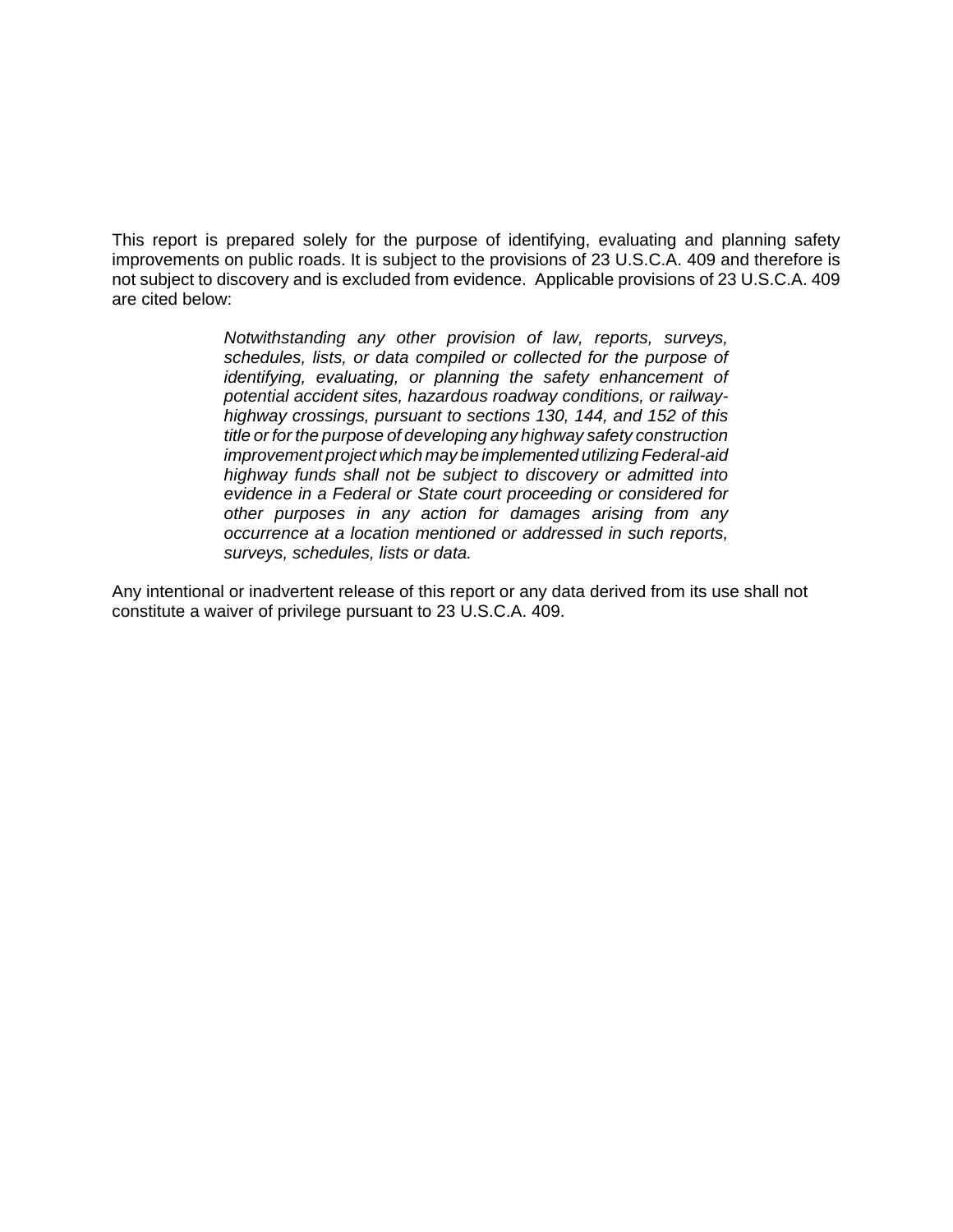

# *A Statement of Philosophy*

The efficient and responsible investment of resources in addressing safety problems is a difficult task. Since crashes occur on all highways in use, it is inappropriate to say of any highway that it is safe. However, it is correct to say that highways can be built to be safer or less safe. Road safety is a matter of degree. When making decisions affecting road safety it is critical to understand that expenditure of limited available funds on improvements in places where it prevents few injuries and saves few lives can mean that injuries will occur and lives will be lost by not spending them in places where more accidents could have been prevented<sup>1</sup>. It is CDOT's objective to maximize accident reduction within the limitations of available budgets by making road safety improvements at locations where it does the most good or prevents the most accidents.

## **Part I: Evaluation of Existing safety Problems**

### **Introduction**

The Transportation Equity Act for the 21st Century (TEA-21) of 1998 requires explicit consideration of safety in the transportation planning process. While this government mandate is well intentioned, little is known about how to accomplish it. The National Environmental Policy Act of 1969 (NEPA)<sup>2</sup> suggests a relevant model from the standpoint of applying principles to practice in the transportation planning process. The adoption of NEPA translated into a well established methodology and institutionalized processes aimed at protecting the environment. In the process of developing Environmental Impact Statements (EIS) or Environmental Assessments (EA) for transportation projects, we construct models of existing and future air quality, delineate wetlands, survey habitats of threatened and endangered species, measure noise levels, test water quality and develop specific mitigation strategies. For each of the transportation alternatives under consideration we describe and mitigate environmental impacts explicitly. We adopted a similar approach for the evaluation of the design alternatives from a safety stand point. In order to meet this requirement we employed a recently developed concept of the Level of Service of Safety<sup>3</sup> (LOSS). The LOSS concept makes it possible to accomplish the following:

- Qualitatively describe the degree of safety or un-safety of a roadway segment.
- ! Effectively communicate the magnitude of the safety problem to other professionals or elected officials.

<sup>1</sup> Hauer, E. (1999) *Safety Review of Highway 407: Confronting Two Myths*. TRB

 $2$  42 United States Code. Paragraphs 4321-4370c.

<sup>3</sup> Kononov, J. & Allery, B. (2003) *Level of Service of Safety-Conceptual Blueprint and Analytical Framework*. In Transportation Research Record: Journal of The Transportation Research Board, No. 1840, TRB, National Research Council, Washington, D.C., 2003, pp. 57-66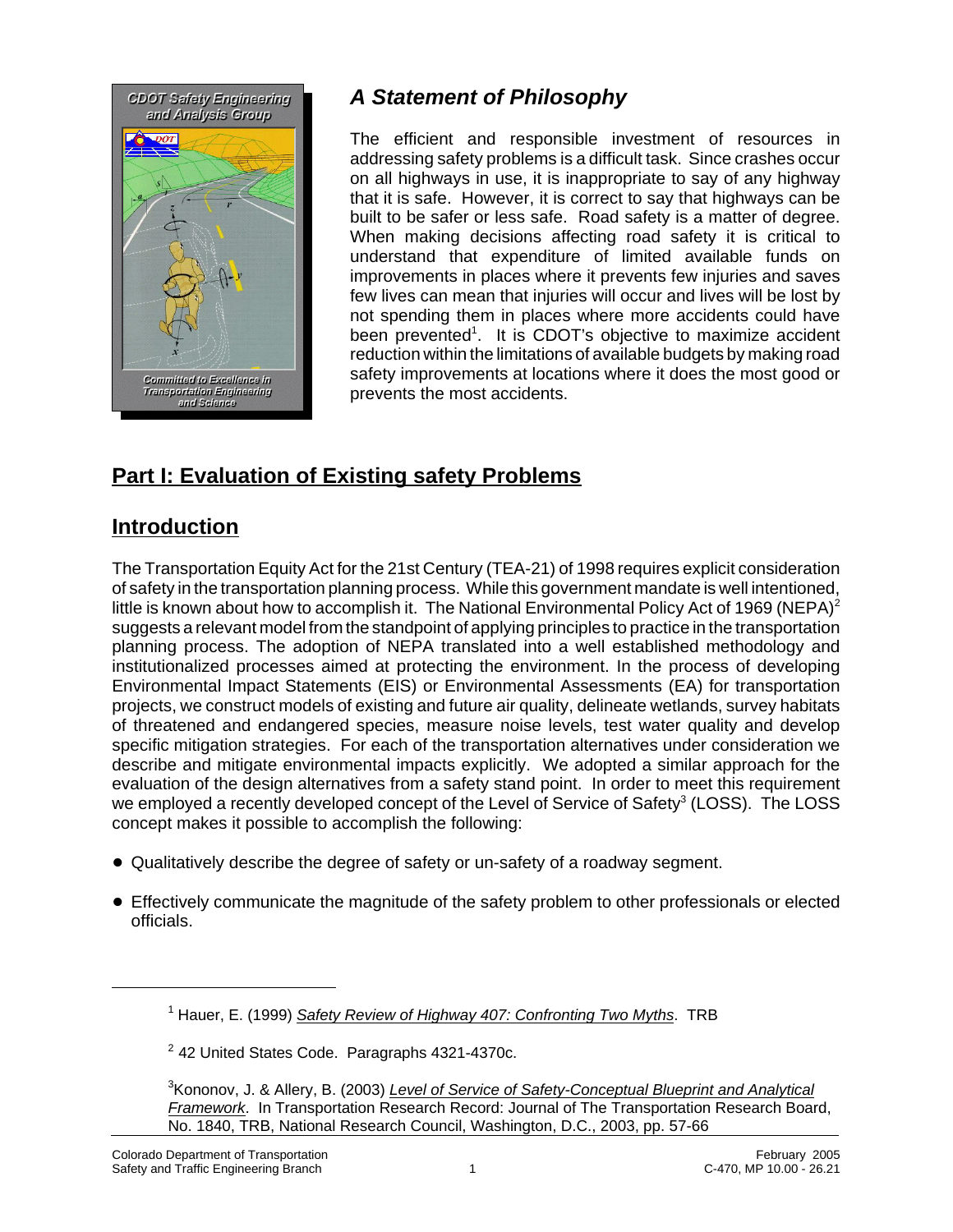- Bring the perception of roadway safety in line with the reality of safety performance reflecting a specific facility.
- Provide a frame of reference from a safety perspective for planning major corridor improvements.

The study area includes: An eastern portion of State Highway (SH) 470A (C-470) from the Ken Caryl Road interchange at approximately milepost (MP) 10 to the I-25 interchange at milepost 26.21. The scope of this study is as follows:

- ! Assess the magnitude and nature of the safety problem within the study limits.
- ! Relate accident causality to roadway geometrics, roadside features, traffic control devices, traffic operations, driver behavior and vehicle type.
- Suggest cost effective counter measures to address identified problems.
- ! Provide guidance on how to identify the preferred alternative from a safety standpoint.

The safety chapter of the EA will prepare a framework for the evaluation of alternatives from a safety standpoint.